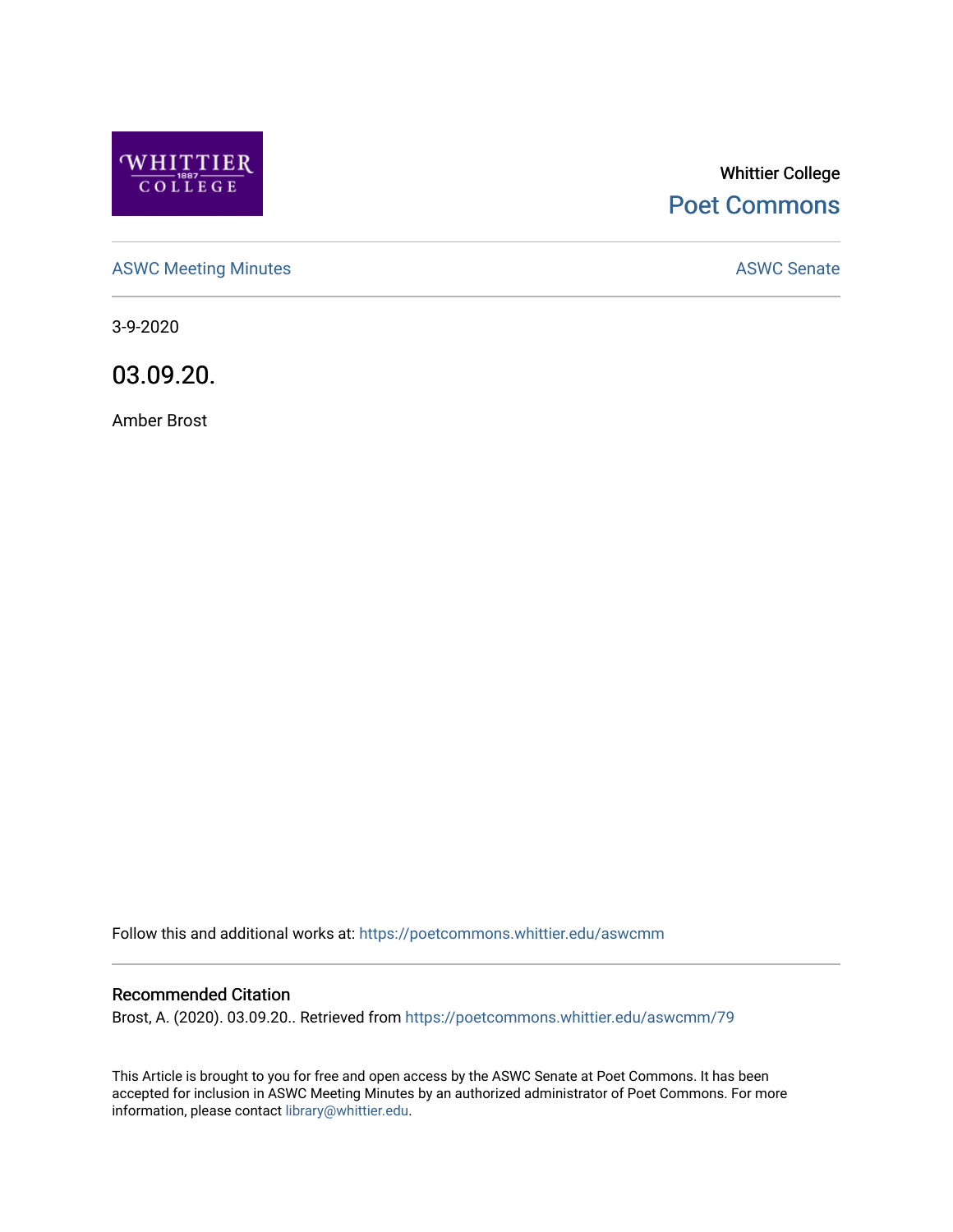

# **Meeting Minutes for** March 9, 2020

- **I. Meeting is called to order at:** 7:17 pm
- **II. Moment of Silence/Inspirational quote**
	- **A.** INSPIRATIONAL QUOTE
		- Read By: Sen. Mendoza

# **III. Mission Statement**

**A.** The ASWC Senate, as the governing body of the Associated Students of Whittier College, is dedicated to the betterment of the college as an institution and as a member of the broader community. The Senate shall assist on-campus clubs and organizations in creating, promoting and implementing dynamic programs and events that involve students and add value to their educational experience. This body will act as an open forum for students to voice their opinions and desires, always keeping the best interests of the ASWC in mind. In all its actions, the Senate will serve the students first with integrity, dedication, responsibility and humility.

Read By: Sen. Minami

### **IV. Roll Call – Secretary Brost**

- **A. Present:** Sen. Casserly-Simmons, Sen. Minami, Sen. Iseri, Sen. Mendoza, Sen. Torres, Sen. Modesti, Tres. Estrada, VP Joachim, Pres. Moya, Sec. Brost, Dir. Gil, Sen. Royster, Sen. Gracia, Sen. Garrison, Sen. Angileri
- **B. Absent excused:** Sen. Hagan-Martin, Sen. Ross, Sen. Malone, Sen. Green, Dir. Tejada, Sen. Hidalgo, Sen. Segura, Sen. Eccles, Sen. Alvarez
- **C. Unexcused:**

# **V. Minutes Amendment/Approval**

- **A. Approved by:** Sen. Casserly-Simmons
- **B. Seconded by:** Sen. Mendoza

# **VI. Public Voice**

# **A.** *POET HEALTH ALERT Email:*

1. Deanna, as a rep from the university, reads an email to the student body that was sent out earlier: "Dear Whittier College Community: As communicated previously, Whittier College is continuing to monitor the spread of the novel coronavirus (COVID-19) and its implications. Senior administrators are communicating daily to review updates from the CDC, World Health Organization, and county and state public health agencies. Currently there are **no known cases (confirmed or suspected) of COVID-19 on the Whittier campus.**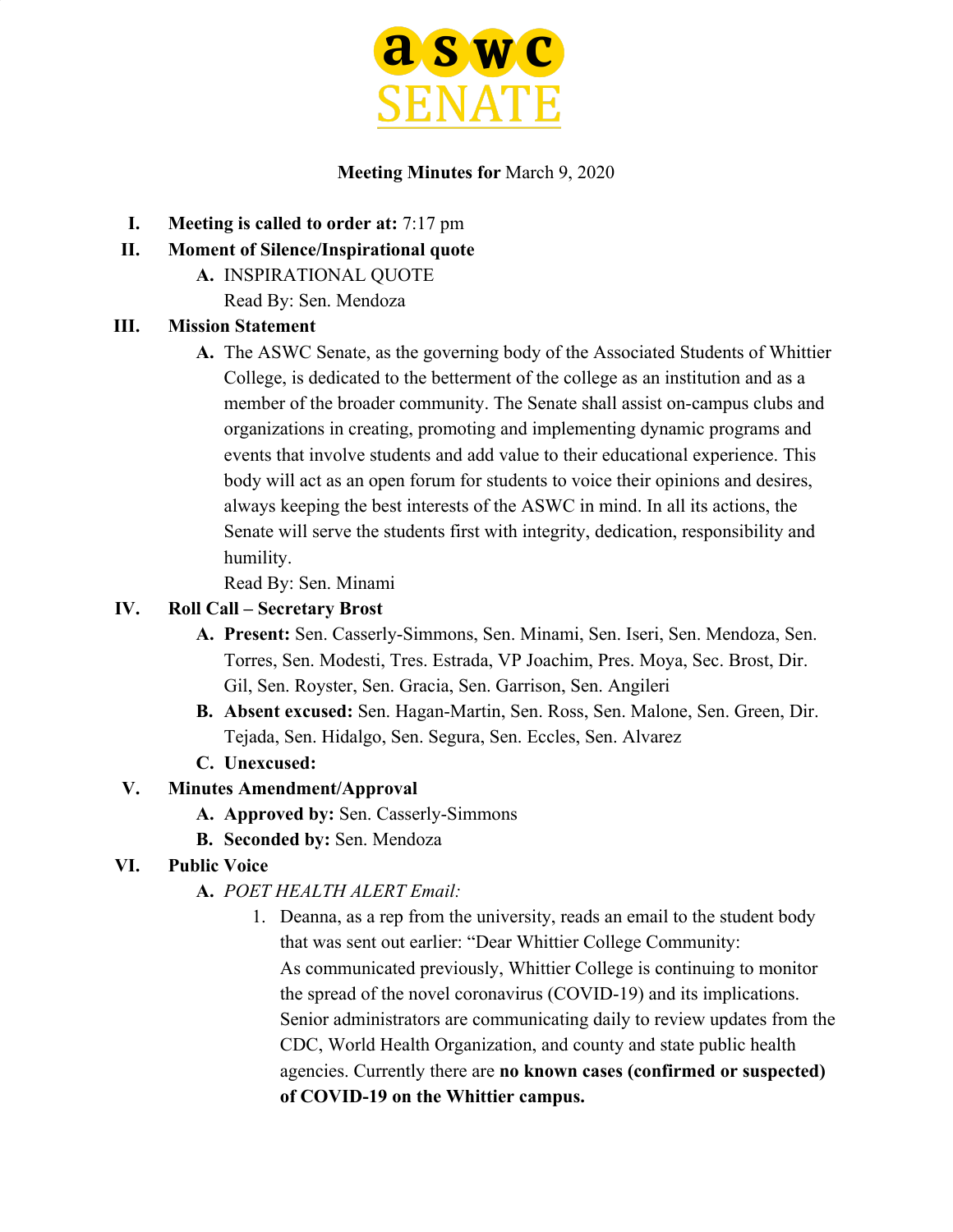

Today, California public health officials issued updated [guidance](https://www.cdph.ca.gov/Programs/CID/DCDC/CDPH%20Document%20Library/School%20Guidance_ADA%20Compliant_FINAL.pdf) to institutions of higher learning as they plan for the potential further spread of COVID-19. Among their recommendations include that colleges and universities "consider alternatives to congregate programming within the campus including any large or communal activities." As a preventative measure, Whittier College will be working with the various departments on campus to postpone or suspend most events **that attract 100 or more attendees for the remainder of the academic year**. This will include athletic competitions, performances, student-organized events, admission events, and academic gatherings, among others. We understand that this is a disappointing decision, as many of you have dedicated time and effort to organize events for the campus community. The decision was not made lightly, but in the end, it was decided that the continued health of our campus community needed to take priority. The College has **NOT** yet decided on whether this new policy will impact Commencement activities (including the graduation ceremony, baccalaureate, and cultural graduations). A decision on Commencement will be made some time after spring break. Our goal is to keep you informed to maintain a healthy and positive learning environment at Whittier College. Make sure to check your email daily for update notifications. All of our updates will also be posted online

on the Whittier [website](https://www.whittier.edu/news/fri-02282020-409-pm/poet-health-alert). In addition, if you are not receiving emergency text messages from Whittier College please update your contact information on your myWhittier account.

Any questions can be directed to  $\frac{abarraza(a)$  whittier.edu."

- 2. Deanna is taking questions to send over to the senior cabinet.
- 3. Sen. Casserly-Simmons: Is there any update if students go home for spring break, do they come back? Deanna: There is a Poet Health alter website for everyone to see. Travel will be a conversation. We are following the CDC. Pres. Moya: Are we transitioning to online only? Deanna: Messaging will go out tomorrow regarding that.

#### **VII. President's Message -** *President Moya*

**A.** So I first want to acknowledge that we do not have quorum this evening. Many senators are sick so were not able to be here this evening. In response I will be making the following Executive Order:

Whereas at the Senate Meeting on March 9, quorum was not met amongst the ASWC Senate Table due to many senators falling ill;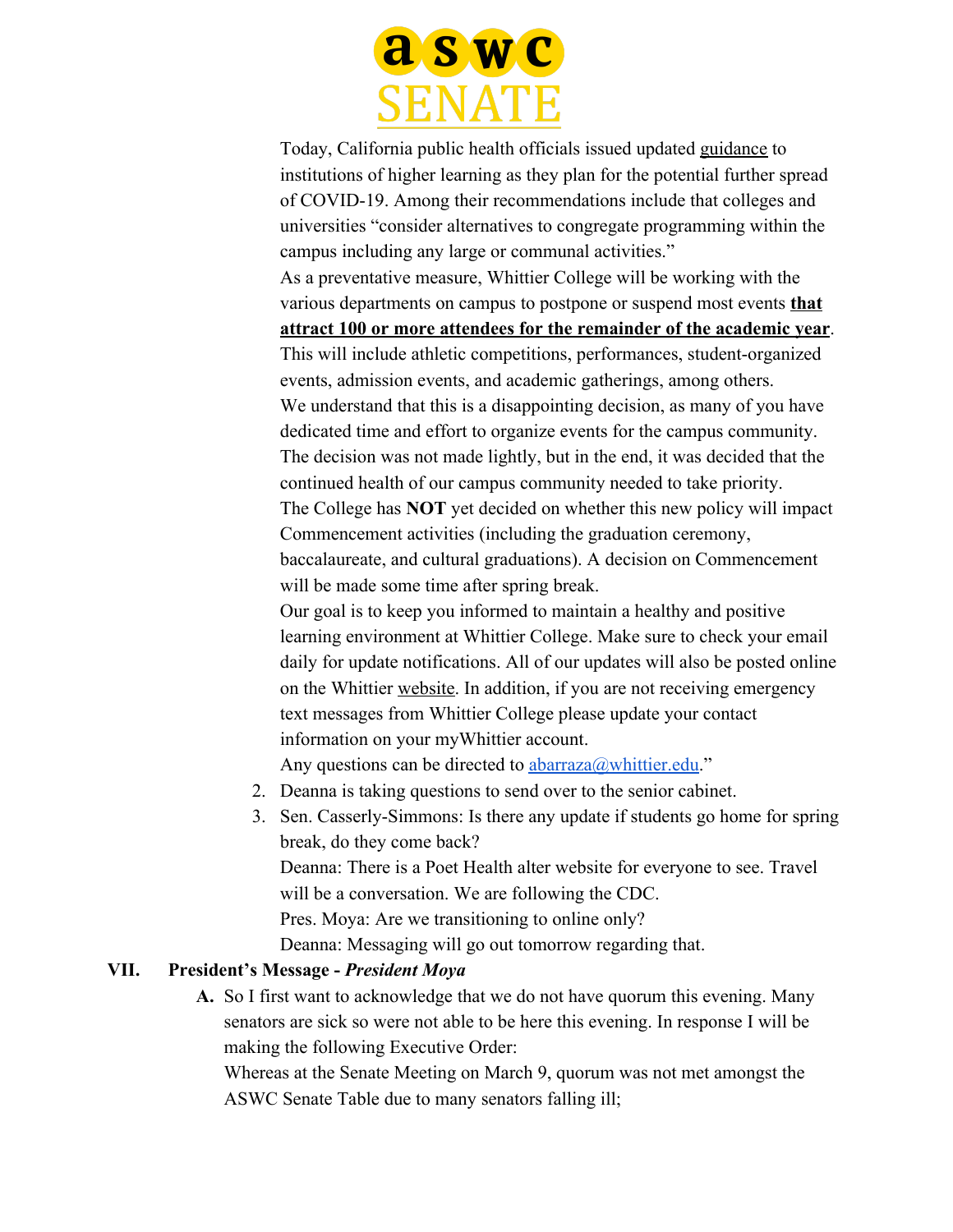

Let it be Resolved, that an Executive Order is being implemented allowing for Second Readings to be held at said meeting to be voted on amongst Executive Board,

Let it be Resolved, results of Executive Board's vote will be communicated no later than Tuesday, March 10 at 12:30 PM.

- **B.** Last week Bruce Smith asked Deanna and I to work together to find a way to promote the Climate Survey amongst the student body and encourage students to take the survey. We worked with WCTheRock to film a promotional video that will be sent out tomorrow. The video explains what the survey is and how students can access it. For those of you that may not know, the Climate Survey is a survey that assess the general climate amongst the student body in regards to Sexual Assault and Title IX. As some of you all know, concerns regarding Title IX and policies have been voiced to senate and taking this survey is a great way for students to voice those same concerns and experiences, as the administration will refer to this data when making decisions. I ask that you all encourage your constituents to take the survey, and I encourage each of you to take the survey if you have not already.
- **C.** In addition, I also have an update regarding the deficit which I will go over in Miscellaneous business

# **VIII. Treasurer's Report -** *Treasurer Estrada*

- **A. General Fund Balance:** \$26,478.01
- **B. Operational Account Balance:** \$14,830.21
- **C. Reserve Account Balance:** \$34,631.00
- **D. Allocated Thus Far:** \$37,603.68
- **E. First Readings:** \$12,600.00
- **F. Daily Calendar Considerations:** \$9,956.62

#### **IX. Constituent Reports**

#### **A. Academic Affairs Chair:** *Sen. Minami*

- 1. Attended academic senate mtg
- 2. Began planning event for april
- **B. First-Year Class Council:** *Sen. Iseri*
	- 1. The FCC has told WCTheRock what we are looking to do for Chillin in the Courtyard.

# **C. Commuter Representative:** *Sen. Hagan Martin*

 $1$  N/A

# **D. Residential Hall Representative:** *Sen. Ross*

1. The website is currently being updated with 360 degree room views as well as updated measurements and we are in the process of seeing if it is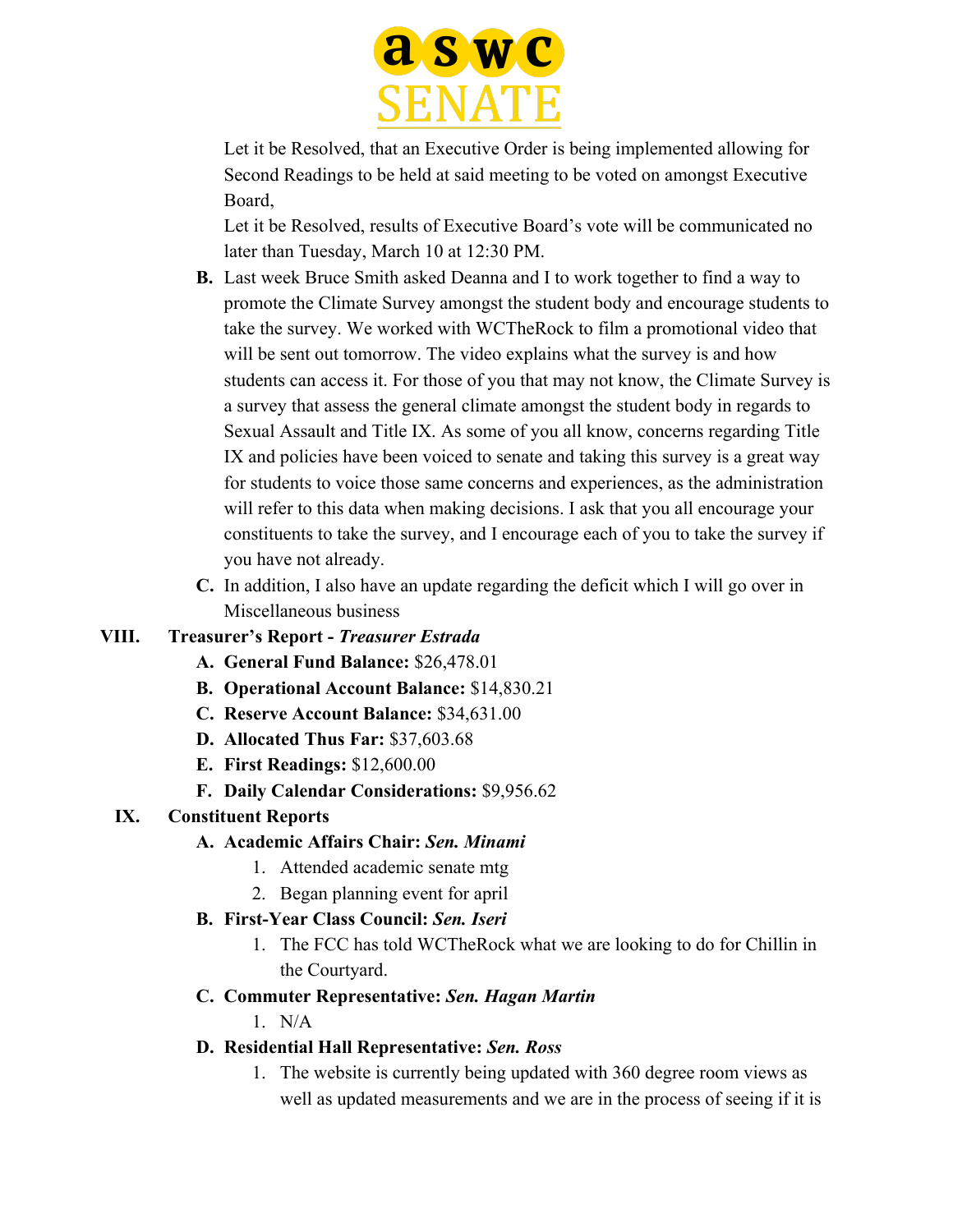

 possible to add in 360 views of the lounges and kitchens in the dorms as well.

**E. Non-Traditional Student Representative:** *Sen. Mendoza*

1. Please don't forget to RSVP for Mess Night. Check emails for RSVP link

- **F. Student Body Representative:** *Sen.Torres*
	- 1. Majority of students began to feel a little burnt out and just reminded others on the table to remind your constituents to take time to rest up.
- **G. Student Body Representative:** *Sen. Malone*

 $1$  N/A

- **H. Student Body Representative:** *Sen. Modesti* 1. N/A
- **I. Student Body Representative:** *Sen. Green*
	- 1. N/A
- **J. Inter-Club Council Representative:** *Sen. Royster*
	- $1$  N/A

# **K. Diversity Council Representative:** *Sen. Garcia*

- 1. Di week 2020 second reading today!
- 2. Finalizing details for di week, should have flyer out by end of this week
- **L. Social Justice Coalition Representative:** *Sen. Segura*
	- $1$  N/A

# **M. Media Council Representative:** *Sen. Garrison*

- 1. KPOET Radio: We are currently collaborating with ASA for Asian Night on March 27. We just finished final flyers and we will be sending them out this week. We are also going to be pushing advertising for our broadcast. Also, the Counseling Center reached out to us about doing a podcast about mental health.
- 2. Poet Entertainment: We are redoing the greenroom is Club 88. We just fixed the projector in the club. We just had an Art Walk. We had a destress video game tournament. Then tech for other events on campus.
- 3. Quaker Campus: Women's Issue printed, we will still be reporting on female focused articles throughout the month. Our website is down, we need help with repurchasing the domain.
- 4. Video Production Studios: VPS club meeting for shot blocking and scene acting on March 4. First screening for Spanish Film Fest on March 4. Working on casting for a new short film.
- 5. Whittier College Sport Network: covering games for the week.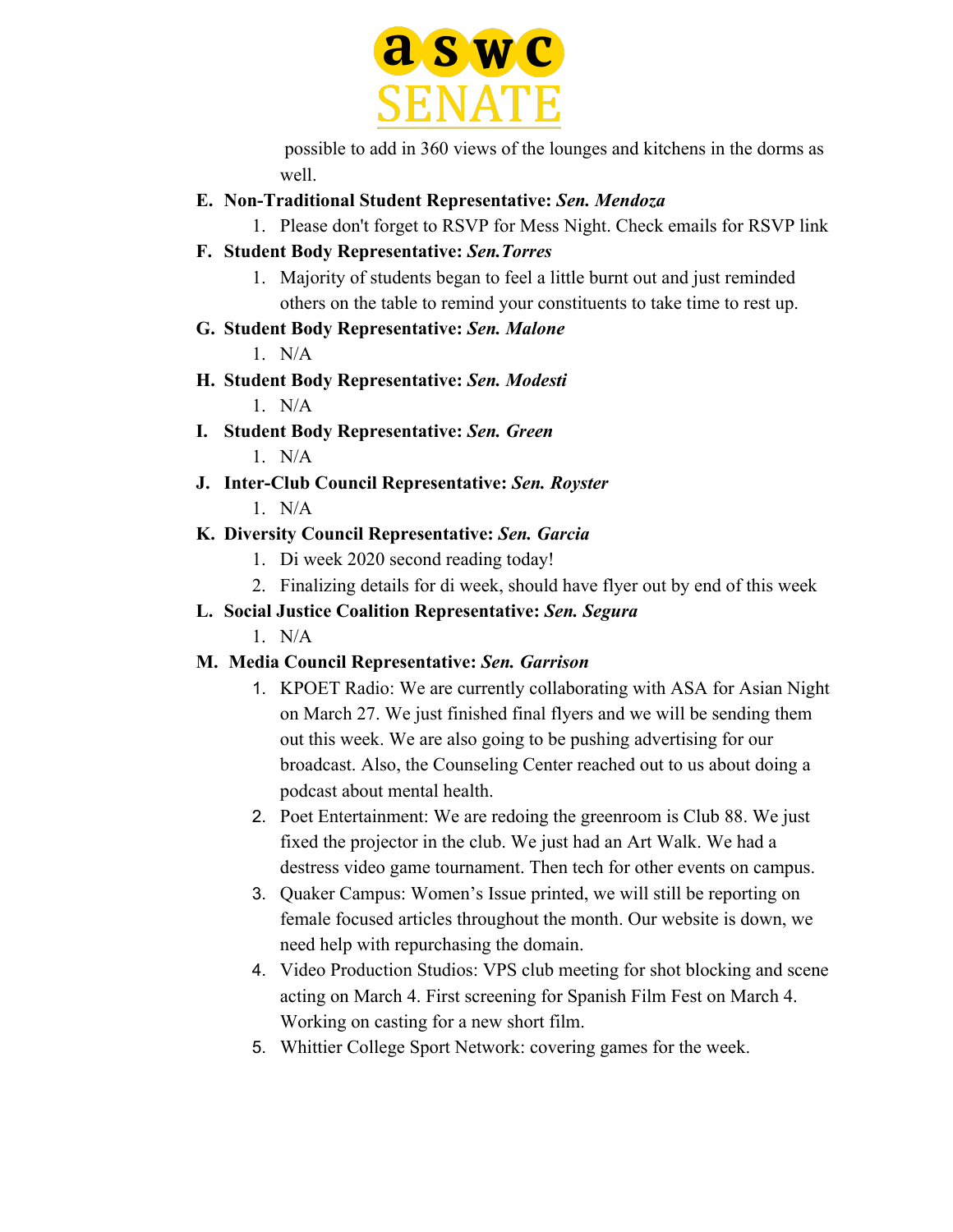

- **N. Poet Student Athlete Leadership Academy Male Representative:** *Sen. Eccles*  $1$  N/A
- **O. Poet Student Athlete Leadership Academy Female Representative:** *Sen. Angileri*

1. N/A

**P. Inter-Society Council Female & Male Representative:** *Sen. Hidalgo & Sen. Alvarez*

1. N/A

# **X. Committee Reports**

# **A. Administrative –***Vice President Joachim*

1. Admin Committee did not meet last week, but we will be presenting drafted language clarifying initiatives and petitions at tonight's meeting.

# **B. Budget-** *Treasurer Estrada*

- 1. Budget committee will meet Tuesday at 12:40pm-1:30pm in the Ose Conference room. Everyone that is signed up will be reminded through the slack app and text.
- 2. I have all the ASWC Senate Accounts with the correct amount and I finished Senator's stipend pay today. Senators will get paid \$175 on pay period 7(March 27), 8(April 10), and 9(April 24).

# **C. Campus Relations-** *Director Tejada*

- 1. Hi everyone I'm sorry I can't be there today I'm really not feeling well, but I miss you all and hope you all have a good meeting today!
- 2. Campus relations did not meet today but we will be meeting when we come back from break on the 23rd at 5:30pm!

# **D. Elections-** *Secretary Brost*

- 1. The Office of Communications have made a political engagement logo and name for us!
	- a) It looks amazing!
	- b) They are finishing it up and are going to send it to us!
- 2. Today VP Joachim, Chrsitine and I met to plan for the upcoming elections!
	- a) A timeline has been made.
	- b) Elections are the whole month of April so be ready!
	- c) We even started thinking about ways to make the elections and campaigning for students online if the institution closes.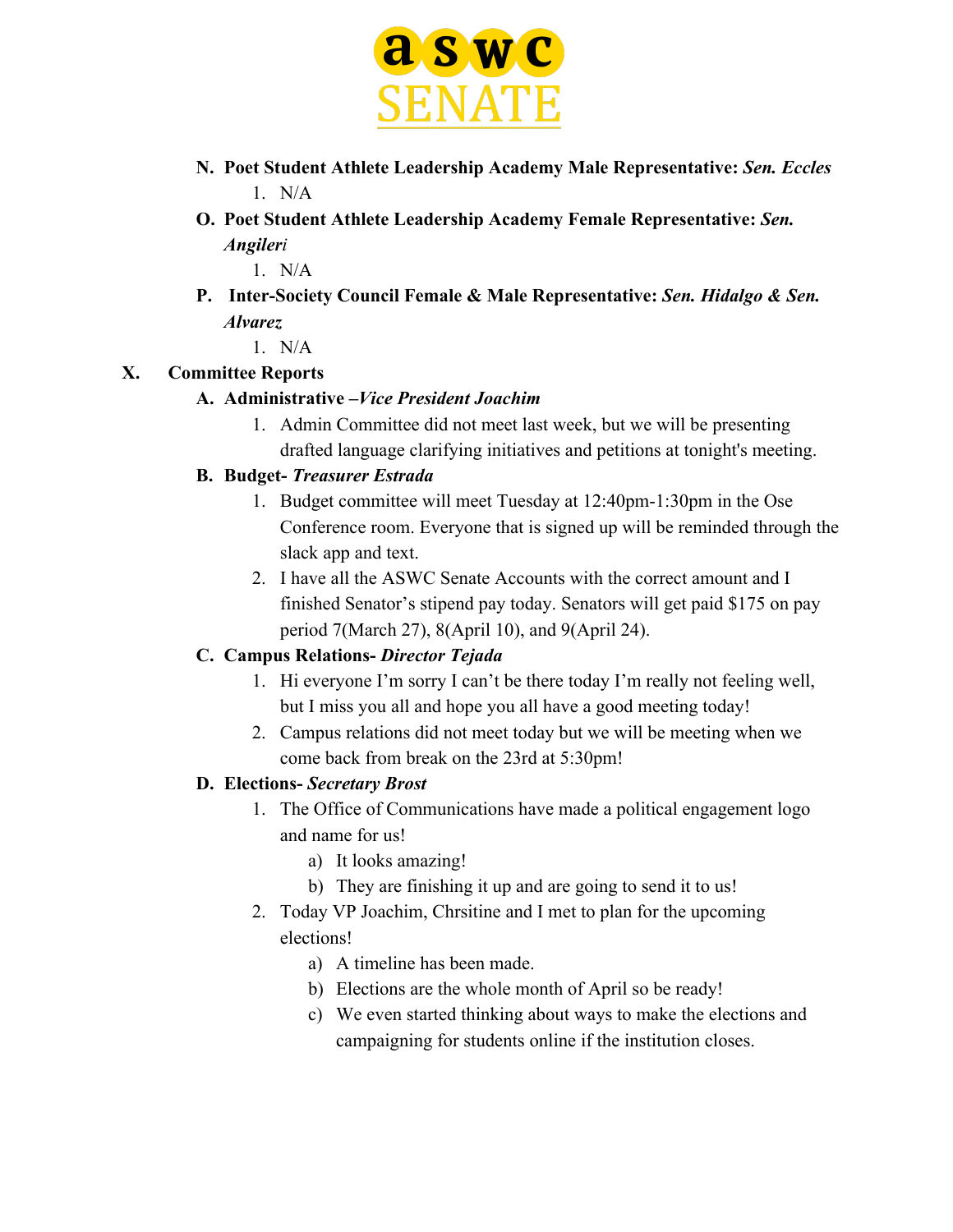

# **E. Program Board –** *Director Gil*

- 1. Happy monday everyone! I hope you are all excited for spring break!
- 2. We have a "Pi Day" Pick Me Up on Wednesday March 11 from 11:30 am - until supplies last in the Upper Quad. We will be serving Pie.
- 3. On Thursday March 26th we will have a game day event in collaboration with E-sports club in Club 88 from 4:30-7 pm.
- 4. We will postponing Whittfest.
- 5. Sen. Garrison: What is happening to the funds that have been allocated to the events?

Dir. Gil: We are still discussing that. We just received this info an hour ago so we are meeting up with pro-staff to see what we will be doing going forward.

# **F. Advocacy-** *President Moya*

 $1$  N/A

# **G. Culinary-** *Sen. Malone & Sen. Torres*

1. With Senator Malone and Representative Alveraz, we've scheduled a meeting with Craig Irby to fully explain the concerns with the dietary restrictions for the Muslim students and how we can appeal to to their needs, in conjunction with the plan to bring the gluten free menu to life. However we are currently waiting for Craig to schedule a time so we can bring this concern to light. He still hasn't gotten back to us.

# **H. Student Feedback Committee-** *Sen. Modesti*

 $1$  N/A

# **I. Student Finance Committee-** *Tres. Estrada*

# $1$  N/A

# **J. Environmental-** *Sen. Casserly-Simmons*

- 1. Continued work on the action bill. We are drafting it throughout the next couple of committee meetings.
- 2. Committee meetings are Tuesday's at 6 in the senate office
- 3. Bike program. Connections with Dickinson and Michigan State University about their programs.
- 4. Two other small bills in the works
- 5. Average plate waste at the CI
	- a) Daily average of 239.4 lbs of waste
	- b) Work week average (Monday-Friday) 1,197 lbs of waste
	- c) Weekly average of 1,361.8 lbs
	- d) Monthly average of 5,447.2 lbs of waste
	- e) School year average (8 months) of 43,577.6 lbs of waste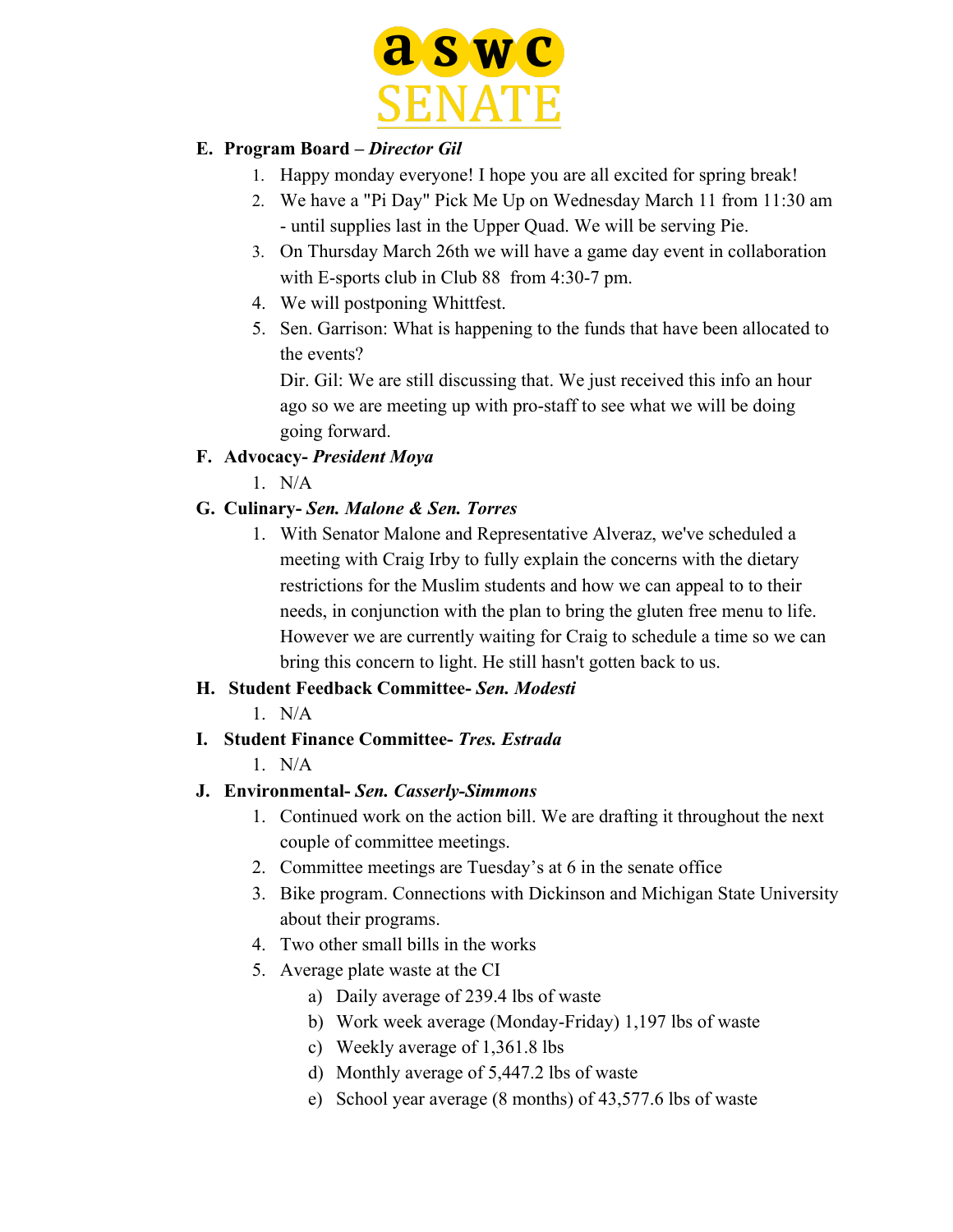

6. Pres. Moya: What can students now do to lessen that amount? Sen. Casserly-Simmons: Sometimes the CI gives out too big of portions. So the staff is going to start giving out less portions. We are also going to build a visual in the CI to show the impacts of their food waste. We are also going to be spending out an email and asking if we can post it on the Senate social media.

Pres. Moya: Is there any way students could take a sample of an item before they serve themselves?

Sen. Casserly-Simmons: I will bring it up. It would be more work but I think it could help.

7. Pres. Moya: Are you tabling to present the bill like you did last time? Sen. Casserly-Simmons: We could. Pres. Moya: When is the committee's goal to present the bill?

Sen. Casserly-Simmons: Hopefully early April.

# **XI. First Readings**

- **A.** *Global Medical Brigades:*
	- 1. Reps from the club eboard have come in to present to the table.
	- 2. Have done this event for three years.
	- 3. They are going to Honduras from May 26 June 1.
	- 4. The students who go on this trip only go to rural, unresourced areas.
		- a) 1 in 7 people in rural areas don't have access to healthcare.
	- 5. The students shadow local and foreign health professionals.
		- a) They assist with in-take, triage, and more
	- 6. Clinic Days that students can participate in:
		- a) Intake community members
		- b) Data informatics
		- c) Triage
		- d) Conclusion
		- e) Dental
		- f) Charla
		- g) Pharmacy
	- 7. Two reps went to Panama last year.
		- a) They said that it helps to get Whittier's name out there.
		- b) It is a really life changing event for him.
		- c) They felt like he changed people's lives.
		- d) Was able to do things that he never thought he would be able to do anymore.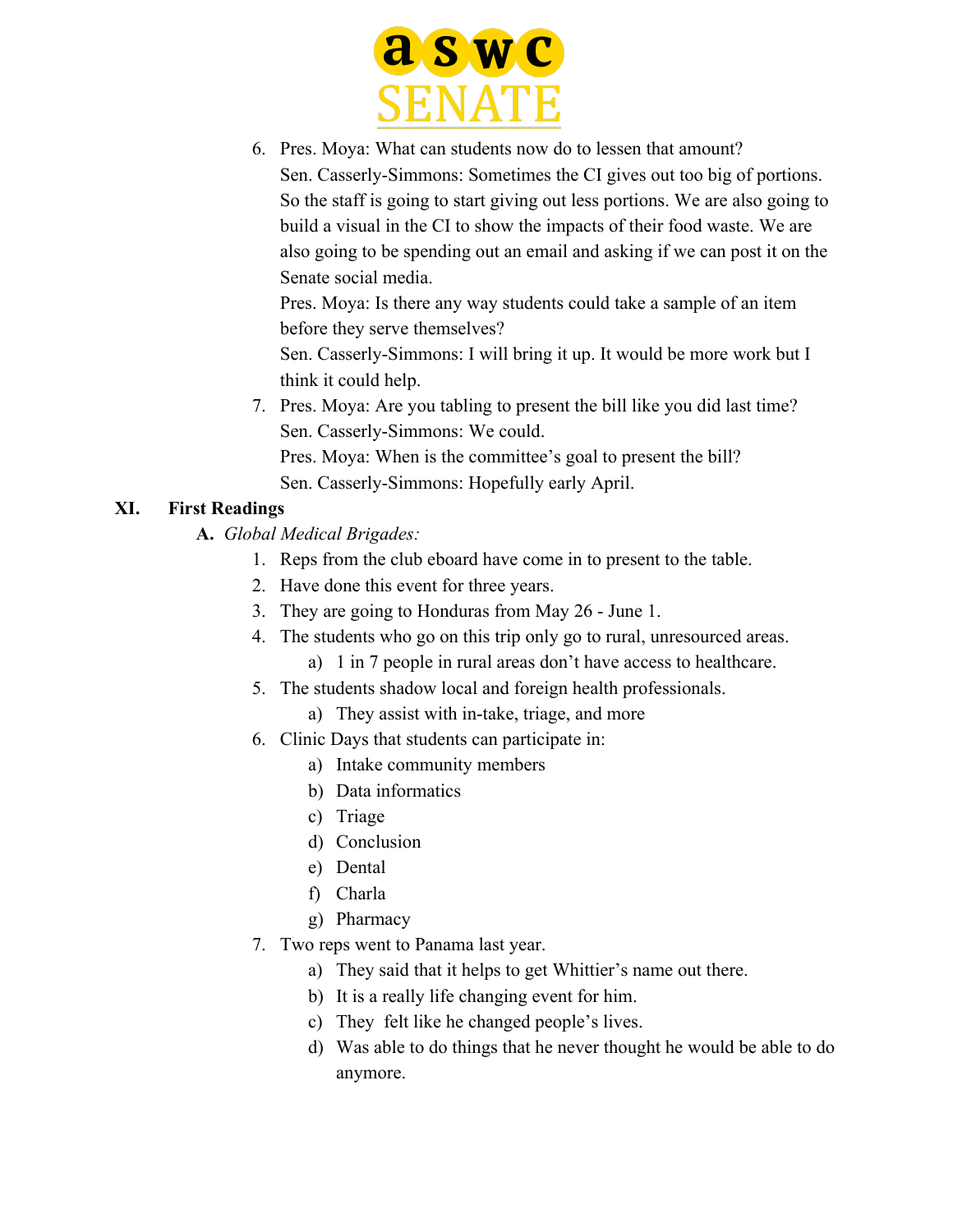

- e) It is beneficial both for the people who go to the trip and for those who they help.
- f) They were able to interact with the patient.
- g) The impact is hard to describe.
- h) This event helps build a resume.
- 8. Rep.: I have been here since the start of the club. It is my third year and I am still going on the trip. This trip isn't just for med school apps and that is it. This trip has made me a better person. I want to continue this trip for those individuals to come.
- 9. You can be any type of major to go, it is open to all types of majors.
- 10. The reason they are asking for funding is because a lot of people want to go but can't afford it.
- 11. This program provides global healthcare for those in need.
- 12. The club is asking for: \$7,000
- 13. It is about \$2,100 per member.
	- a) They are requesting \$700 a person (10 people).
- 14. The request on Engage i sless now because they have less people going.
- 15. Sen. Garrison: This is a round trip right?

Rep.: Yes.

Sen. Garrison: I would recommend that you all looking into traveling insurance.

Rep.: I have gotten into contact with the Medical Bridges and there is no sign of the cornea virus in Honduras.

16. They will return for their second reading two weeks from now.

# **XII. Daily Calendar Considerations**

- **A.** *DI Week 2020:*
	- 1. Since we do not have quorum, Pres. Moya has done an executive order to have eboard vote on whether or not to fund this.
- **B.** *Model United Nations Conference:*
	- 1. Since we do not have quorum, Pres. Moya has done an executive order to have eboard vote on whether or not to fund this.

#### **XIII. Misc. Business**

#### **A.** *Petition/Initiative Amendment:*

1. VP Joachim is pushing it off to the next Senate meeting so more Senators could be here to read it.